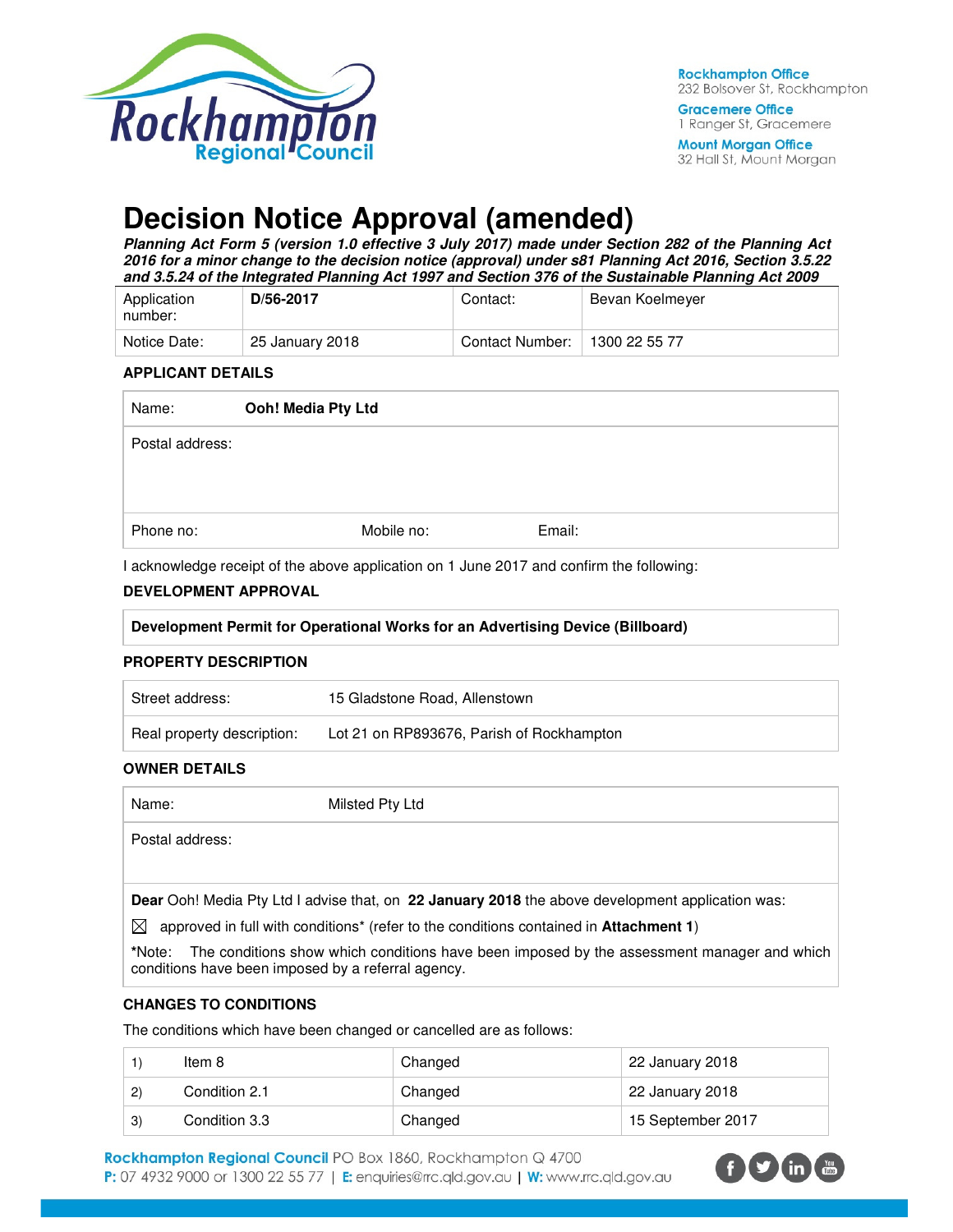# **1. DETAILS OF THE APPROVAL**

|                                                                                                                                                                            | <b>Development</b><br><b>Permit</b> | Preliminary<br>Approval |
|----------------------------------------------------------------------------------------------------------------------------------------------------------------------------|-------------------------------------|-------------------------|
| Development assessable under the planning scheme, a temporary local<br>planning instrument, a master plan or a preliminary approval which<br>includes a variation approval | $\boxtimes$                         |                         |

## **2. CONDITIONS**

This approval is subject to the conditions in Attachment 1.

## **3. FURTHER DEVELOPMENT PERMITS REQUIRED**

Please be advised that the following development permits are required to be obtained before the development can be carried out:

| Type of development permit required | Building Works |
|-------------------------------------|----------------|
|                                     |                |

# **4. REFERRAL AGENCIES NIL**

The following Referral Agencies were activated by this application.

### **5. THE APPROVED PLANS**

**The approved development must be completed and maintained generally in accordance with the approved drawings and documents:** 

| <b>Plan/Document Name</b>             | Plan Number                  | Dated           |
|---------------------------------------|------------------------------|-----------------|
| Site and Landscape Plan               | Project 1, Revision 3        | 15 January 2018 |
| Signage and Elevation Plan            | DA.01 - 10005436-30, Issue 1 | 7 December 2017 |
| <b>Traffic Engineering Assessment</b> | 17-409, Version 1            | 27 June 2017    |

## **6. CURRENCY PERIOD FOR THE APPROVAL (S.85)**

The standard relevant periods stated in section 85 of Planning Act 2016 apply to each aspect of development in this approval, if not stated in the conditions of approval attached.

# **7. STATEMENT OF REASONS**

| <b>Description of the</b>              | The proposed development is for an Operational Works - Advertising Device                                                       |                                                                                                                                                                                                                                                                                    |  |
|----------------------------------------|---------------------------------------------------------------------------------------------------------------------------------|------------------------------------------------------------------------------------------------------------------------------------------------------------------------------------------------------------------------------------------------------------------------------------|--|
| development                            | (Billboard)                                                                                                                     |                                                                                                                                                                                                                                                                                    |  |
| <b>Assessment</b><br><b>Benchmarks</b> | The proposed development was assessed against the following assessment<br>benchmarks:<br>Advertising Devices Code.<br>$\bullet$ |                                                                                                                                                                                                                                                                                    |  |
| <b>Reasons for decision</b>            | The development was assessed against all of the assessment benchmarks                                                           |                                                                                                                                                                                                                                                                                    |  |
| list non-compliance items              | listed above and complies with all of these with the exceptions listed below.                                                   |                                                                                                                                                                                                                                                                                    |  |
| and how they were                      | <b>Assessment</b>                                                                                                               | Reasons for the approval despite non-                                                                                                                                                                                                                                              |  |
| resolved)                              | <b>Benchmark</b>                                                                                                                | compliance with benchmark                                                                                                                                                                                                                                                          |  |
|                                        | <b>Advertising Devices</b><br>Code                                                                                              | The change did not comply with Acceptable<br>Outcome 1.2 however despite this the proposal<br>isnot anticipated to result in a size that adversely<br>impacts on visual amenity of the streetscape or<br>locality, or impacts on the safety of vehicle or<br>pedestrian movements. |  |
|                                        |                                                                                                                                 | Therefore the proposal is accepted as achieving<br>the necessary performance outcomes despite not<br>meeting the prescribed assessment benchmark.                                                                                                                                  |  |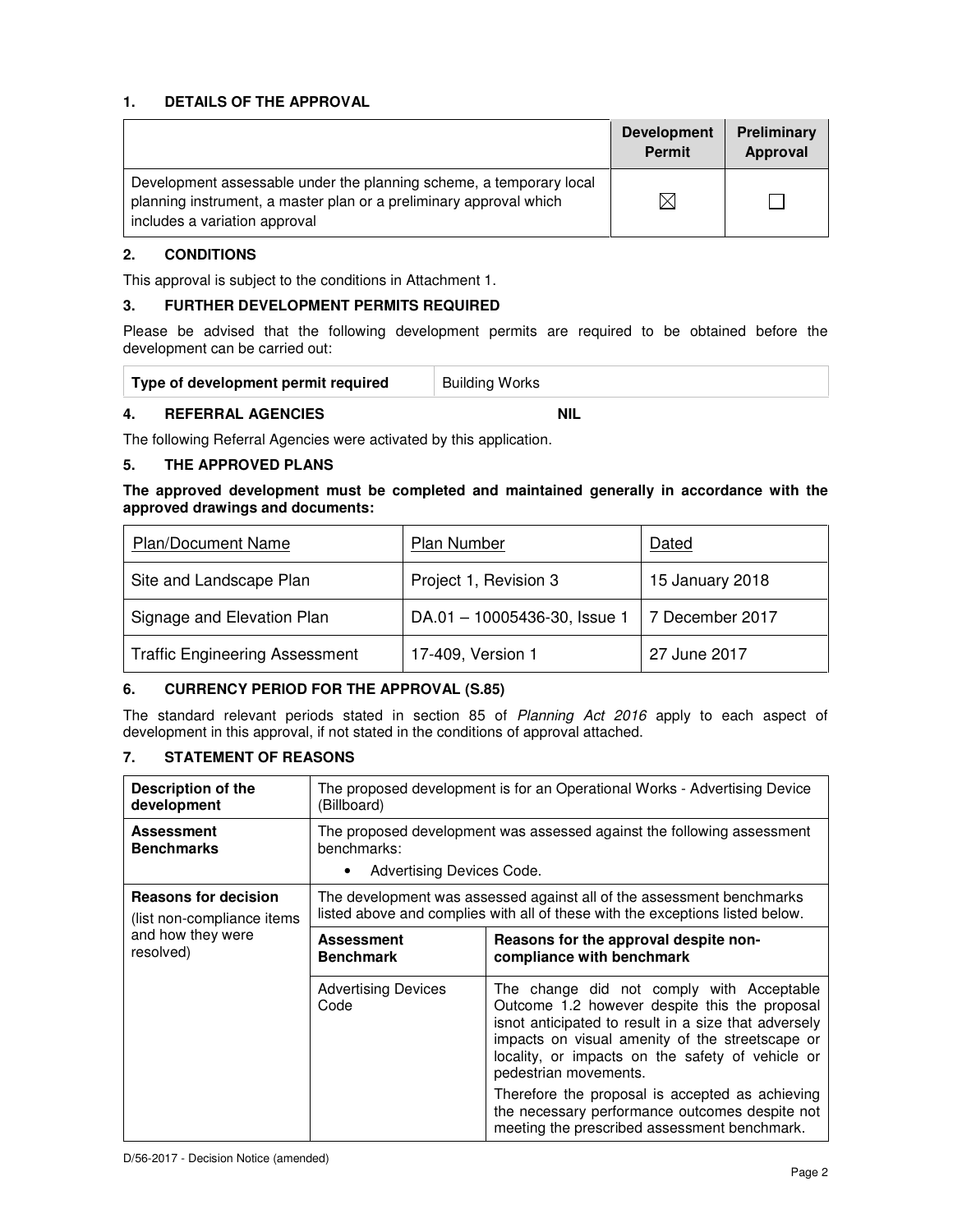## **8. RIGHTS OF APPEAL**

The rights of an applicant to appeal to a tribunal or the Planning and Environment Court against a decision about a development application are set out in chapter 6, part 1 of the Planning Act 2016. For particular applications, there may also be a right to make an application for a declaration by a tribunal (see chapter 6, part 2 of the Planning Act 2016).

#### Appeal by an applicant

An applicant for a development application may appeal to the Planning and Environment Court against the following:

- the refusal of all or part of the development application
- a provision of the development approval
- the decision to give a preliminary approval when a development permit was applied for
- a deemed refusal of the development application.

An applicant may also have a right to appeal to the Development tribunal. For more information, see schedule 1 of the Planning Act 2016.

The timeframes for starting an appeal in the Planning and Environment Court are set out in section 229 of the Planning Act 2016.

**Attachment 2** is an extract from the Planning Act 2016 that sets down the applicant's appeal rights and the appeal rights of a submitter.

#### **9. WHEN THE DEVELOPMENT APPROVAL TAKES EFFECT**

This development approval takes effect:

From the time the decision notice is given  $-$  if there is no submitter and the applicant does not appeal the decision to the court.

Or

When the submitter's appeal period ends  $-$  if there is a submitter and the applicant does not appeal the decision to the court.

Or

Subject to the decision of the court, when the appeal is finally decided  $-$  if an appeal is made to the court.

This approval will lapse unless substantially commenced within the above stated relevant periods (refer to sections 85 of Planning Act 2016 for further details).

#### **10. ORIGINAL DECISION ASSESSMENT MANAGER**

| Name: | <b>Philip Benfield</b><br><b>ADMINISTRATOR</b><br><b>OPERATIONAL WORKS</b> | Date: 25 August 2017 |
|-------|----------------------------------------------------------------------------|----------------------|
|       |                                                                            |                      |

#### **11. ASSESSMENT MANAGER**

| Name: | <b>Philip Benfield</b><br><b>ADMINISTRATOR</b> | Signature: | Date: 25 January 2018 |
|-------|------------------------------------------------|------------|-----------------------|
|       | <b>OPERATIONAL WORKS</b>                       |            |                       |

#### **Attachment 1 – Conditions of the approval**

**Part 1 – Conditions imposed by the assessment manager** [Note: where a condition is imposed about infrastructure under Chapter 4 of the Planning Act 2016, the relevant provision of the Act under which this condition was imposed must be specified.]

#### **Attachment 2—Extract on appeal rights**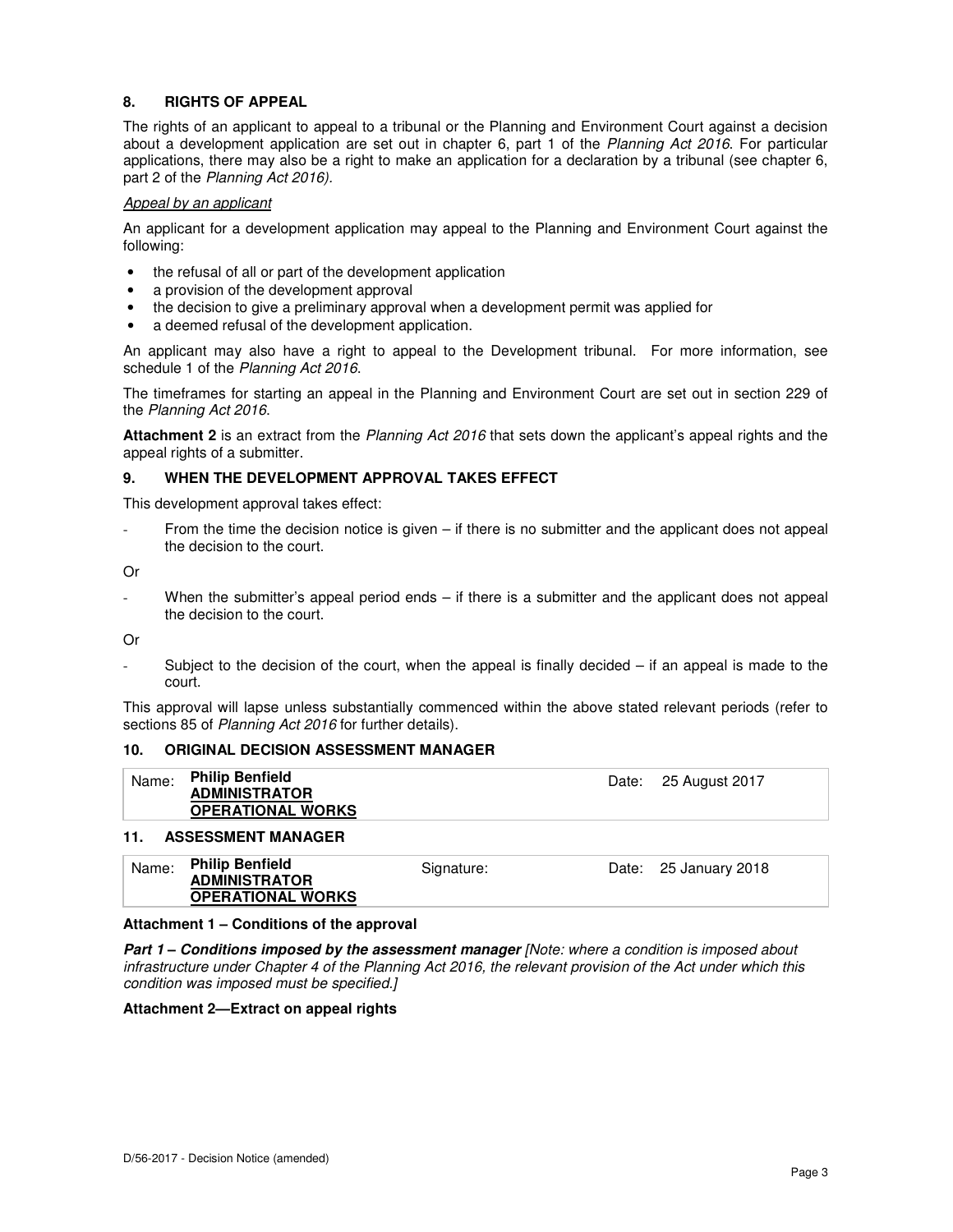

# **Attachment 1 – Part 1**

# **Rockhampton Regional Council Conditions**

PLANNING ACT 2016

# ADMINISTRATION

- 1.1 The Developer is responsible for ensuring compliance with this approval and the Conditions of the approval by an employee, agent, contractor or invitee of the Developer.
- 1.2 Where these Conditions refer to "Council" in relation to requiring Council to approve or to be satisfied as to any matter, or conferring on the Council a function, power or discretion, that role of the Council may be fulfilled in whole or in part by a delegate appointed for that purpose by the Council.
- 1.3 All conditions of this approval must be undertaken and completed to the satisfaction of Council, at no cost to Council.
- 1.4 All conditions, works, or requirements of this approval must be undertaken and completed prior to the commencement of the use.
- 1.5 The following further development permits are required prior to the commencement of any works on the site:

1.5.1 Building Works.

1.6 Unless otherwise stated, all works must be designed, constructed and maintained in accordance with the relevant Council policies, guidelines and standards.

# 2.0 APPROVED PLANS

2.1 The approved use and development must be completed and maintained generally in accordance with the approved drawings and documents, except where amended by the conditions of this permit.

| <b>Plan/Document Name</b>                | Plan Number                     | Dated           |
|------------------------------------------|---------------------------------|-----------------|
| Site and Landscape Plan                  | Project 1, Revision 3           | 15 January 2018 |
| Signage and Elevation Plan               | $DA.01 - 10005436-30$ , Issue 1 | 7 December 2017 |
| <b>Traffic Engineering</b><br>Assessment | 17-409, Version 1               | 27 June 2017    |

Note: The above plans must be signed by a Registered Professional Engineer of Queensland prior to the issue of the Certificate of Classification for Building Works.

- 2.2 A set of the above approved plans are returned to you as the Consultant. The Consultant is to supply one (1) Approved set to the contractor to be retained on site at all times during construction.
- 2.3 Where there is any conflict between the conditions of this approval and the details shown on the approved plans and documents, the conditions of approval must prevail.
- 2.4 Where conditions require the above plans or documents to be amended, the revised document(s) must be submitted for endorsement by Council prior to the submission of a Development Application for Building Works.

# 3.0 DIGITAL SCREEN DISPLAY FEATURES

3.1 The digital display screen of the Advertising Device must incorporate an automatic error detection system which will turn off the screen display or display a blank screen should the Advertising Device malfunction.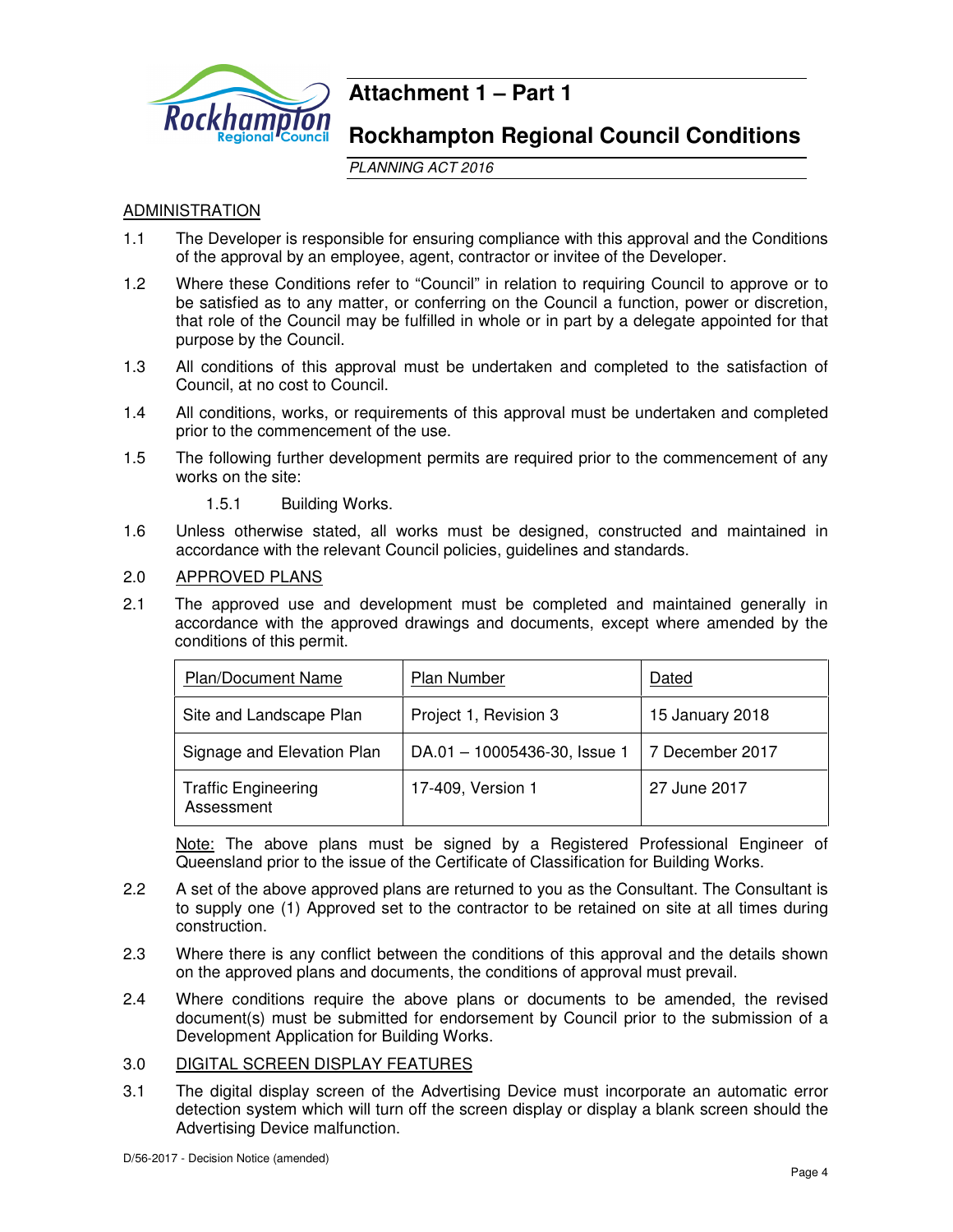- 3.2 The Advertising Device display screen must incorporate a minimum of two (2) automated ambient light sensors to ensure display screen luminance can adjust automatically in response to surrounding ambient light conditions from dark of night to fully sunlit conditions.
- 3.3 Messages must remain static for a minimum dwell time of ten (10) seconds, and are not to scroll across the screen or incorporate flashing, blinking, revolving, pulsating, high contrast or rotating effects animation.
- 4.0 DIGITAL SCREEN ADVERTISEMENTS AND MOVEMENT
- 4.1 The Advertising Device display screen must not be split to display multiple advertisements on the one display screen.
- 4.2 Advertisements must not display text, photographs or symbols depicting, mimicking or that could be reasonably interpreted as a traffic control device.

Note: The Derby Street and Gladstone Road intersection traffic signals are of particular reference.

- 4.3. Advertisements must not invite traffic to move contrary to any traffic control device, or turn where there is fast moving traffic.
- 4.4. Changeover animation effects such as 'fade', 'zoom', or 'fly-in' between advertisements must not be used.
- 4.5. A blank black, white, or any coloured screen must not be displayed between advertisements.
- 4.6. Advertisement that comprise of, or incorporate moving visual images, such as videos or animations must not be displayed.

Note: Video refers to a recording or the streaming of moving visual images captured by or using a video camera. Animation refers to a simulation of movement created by displaying a series of pictures or frames either digitally or otherwise.

- 4.7. The Advertising Device must not be capable of playing audio nor synchronised with any outdoor sound system utilised for advertising purposes.
- 4.8. Content displayed on the billboard sign will be limited to text and static graphics. No video or animated images must be displayed.
- 5.0 ADVERTISING DEVICE STRUCTURE
- 5.1 The Advertising Device is not to exceed a total structural height of seven (7) metres above ground level.
- 6.0 ILLUMINANCE AND LUMINANCE
- 6.1 Luminance levels of the Advertising Device must not exceed the applicable levels listed in Table 1 below.

| Table 1: Luminance levels Advertising Device |  |  |  |
|----------------------------------------------|--|--|--|
|----------------------------------------------|--|--|--|

|                                     |                  |                                                                    | All Colours                                        |                                                 | Bailey's Sign Nit<br>Setting |           |
|-------------------------------------|------------------|--------------------------------------------------------------------|----------------------------------------------------|-------------------------------------------------|------------------------------|-----------|
| Ambient<br>Condition<br>Description | Dimming<br>Level | Advertising<br>Device<br>Illuminance<br>Vertical<br>Component (lx) | Screen<br>Luminance<br>(Cd/m <sup>2</sup> )<br>Max | Screen<br>Luminance<br>(Cd/m <sup>2</sup> ) Min | Max<br>(nit)                 | Min (nit) |
| Sunny Day                           | 5                | 40,000                                                             | 6,300                                              | 2,800                                           | 6,000                        | 2,800     |
| Cloudy Day                          | 4                | 4,000                                                              | 1,100                                              | 500                                             | 1,100                        | 500       |

D/56-2017 - Decision Notice (amended)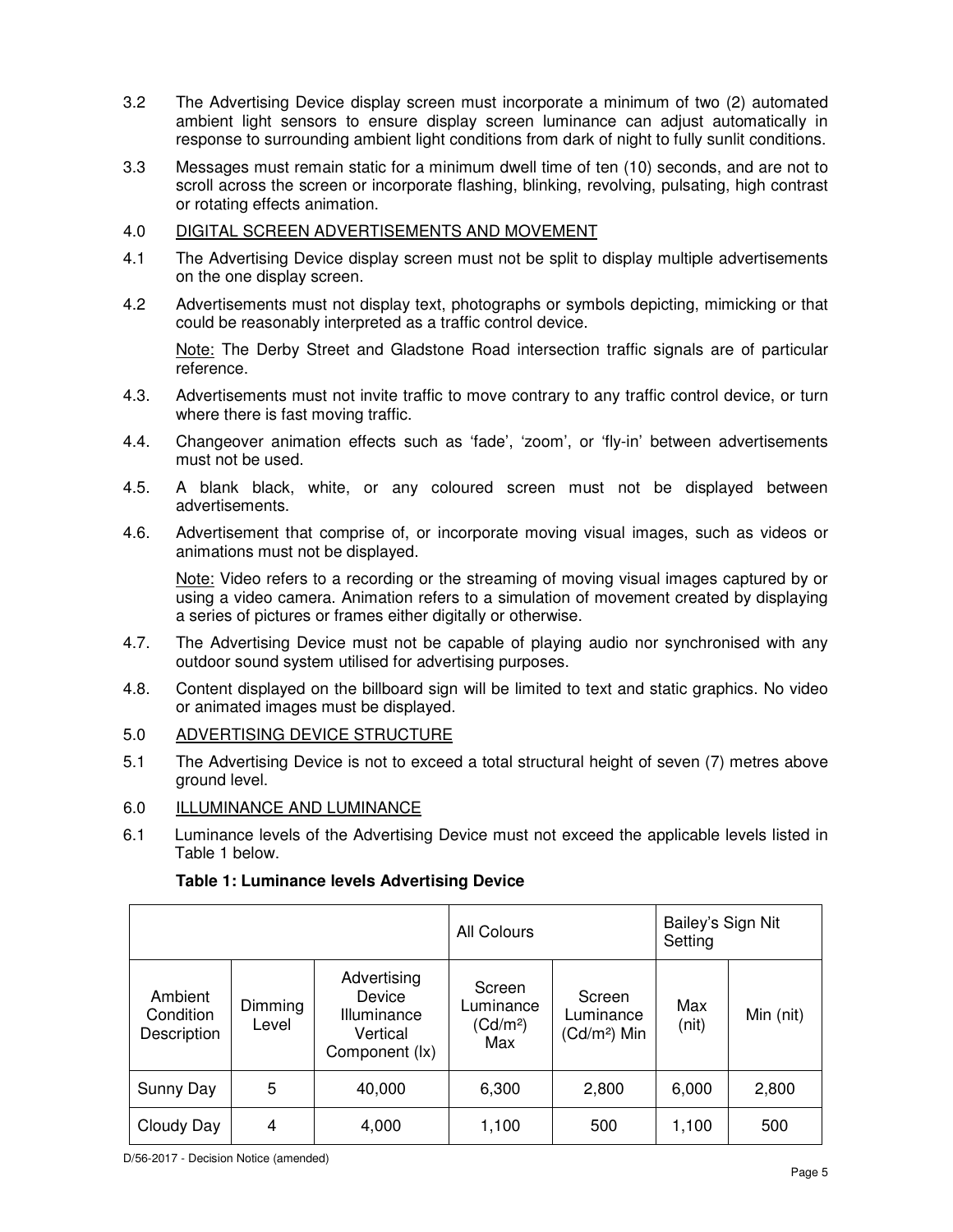| Twilight    | ັບ | 400 | 480 | 260 | 480 | 260 |
|-------------|----|-----|-----|-----|-----|-----|
| <b>Dusk</b> |    | 40  | 380 | 120 | 380 | 120 |
| Night       |    | < 4 | 340 | 80  | 270 | 80  |

Note: I/luminance refers to the intensity of light falling at a given place on a lighted surface when measured by a lux meter and expressed as luminous flux per unit area (otherwise known as  $lux (lx)$ ). Luminance refers to the intensity of light per unit area of its source when measured by a luminance meter and expressed as candela per square metre (cd/m2). It is often used to describe the perceived brightness of a light source.

# 7.0 ASSET MANAGEMENT

7.1 Any alteration necessary to electricity, telephone, water mains, sewerage mains, and/or public utility installations resulting from the development or in connection with the development, must be at full cost to the Developer.

# 8.0 OPERATING PROCEDURES

- 8.1 All signage must be maintained at all times on the premises by the owner of the premises to the same standard as it was when it was installed.
- 8.2 Any lighting devices associated with the signage, such as sensory lighting, must be positioned on the site and shielded so as not to cause glare or other nuisance to nearby residents or motorists. Night lighting must be designed, constructed and operated in accordance with 'Australian Standard AS4282 – Control of the obtrusive effects of outdoor lighting'.

# 9.0 CONSTRUCTION PROCEDURES

- 9.1 Council reserves the right for uninterrupted access to the site at all times during construction.
- 9.2 All Construction work and other associated activities are permitted only between 0630 hours and 1800 hours Monday to Saturday. No work is permitted on Sundays or public holidays. All requirements of the Environmental Protection Act and Environmental Protection Regulations must be observed at all times.
- 9.3 Any proposed works within the vicinity (or zone of influence) of existing Council infrastructure will not be adversely affect the integrity of the infrastructure. Any restoration works required on existing Council infrastructure as a result of proposed works will be at developer's expense.
- 9.4 All construction materials, waste, waste skips, machinery and contractors' vehicles must be located and stored or parked within the site.

# ADVISORY NOTES

# NOTE 1. Aboriginal Cultural Heritage Act. 2003

It is advised that under section 23 of the Aboriginal Cultural Heritage Act 2003, a person who carries out an activity must take all reasonable and practicable measures to ensure the activity does not harm Aboriginal Cultural Heritage (the "cultural heritage duty of care"). Maximum penalties for breaching the duty of care are listed in the Aboriginal Cultural Heritage legislation. The information on Aboriginal Cultural Heritage is available on the Department of Aboriginal and Torres Strait Islander and Multicultural Affairs website www.datsima.qld.gov.au.

# NOTE 2. Asbestos Removal

Any demolition and/or removal works involving asbestos materials must be undertaken in accordance with the requirements of the Work Health and Safety Act 2011 and Public Health Act 2005.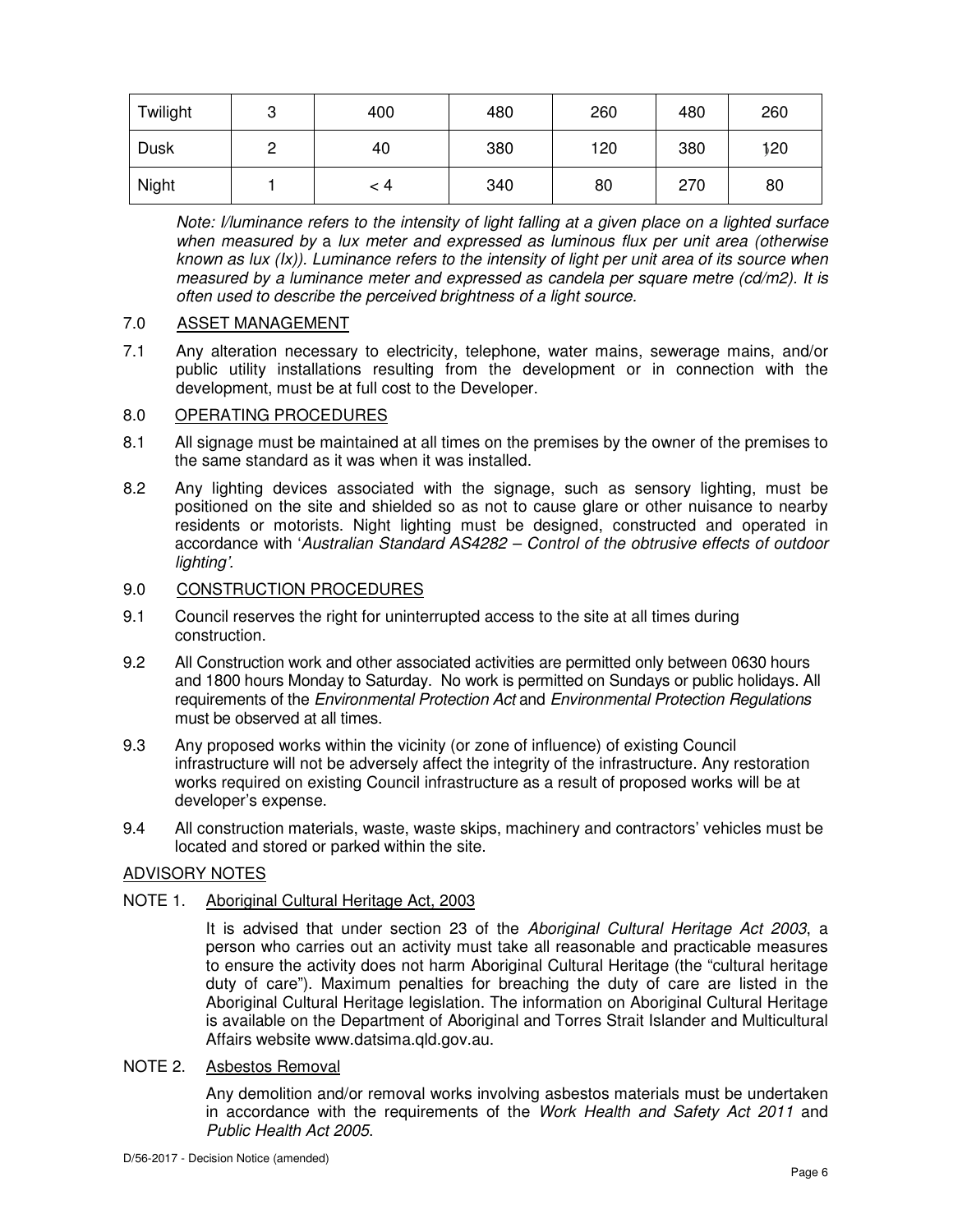# NOTE 3. General Environmental Duty

General environmental duty under the *Environmental Protection Act 1994* prohibits unlawful environmental nuisance caused by noise, aerosols, particles, dust, ash, fumes, light, odour or smoke beyond the boundaries of the property during all stages of the development including earthworks, construction and operation.

# NOTE 4. General Safety Of Public During Construction

The Work Health and Safety Act 2011 and Manual of Uniform Traffic Control Devices must be complied with in carrying out any construction works, and to ensure safe traffic control and safe public access in respect of works being constructed on a road.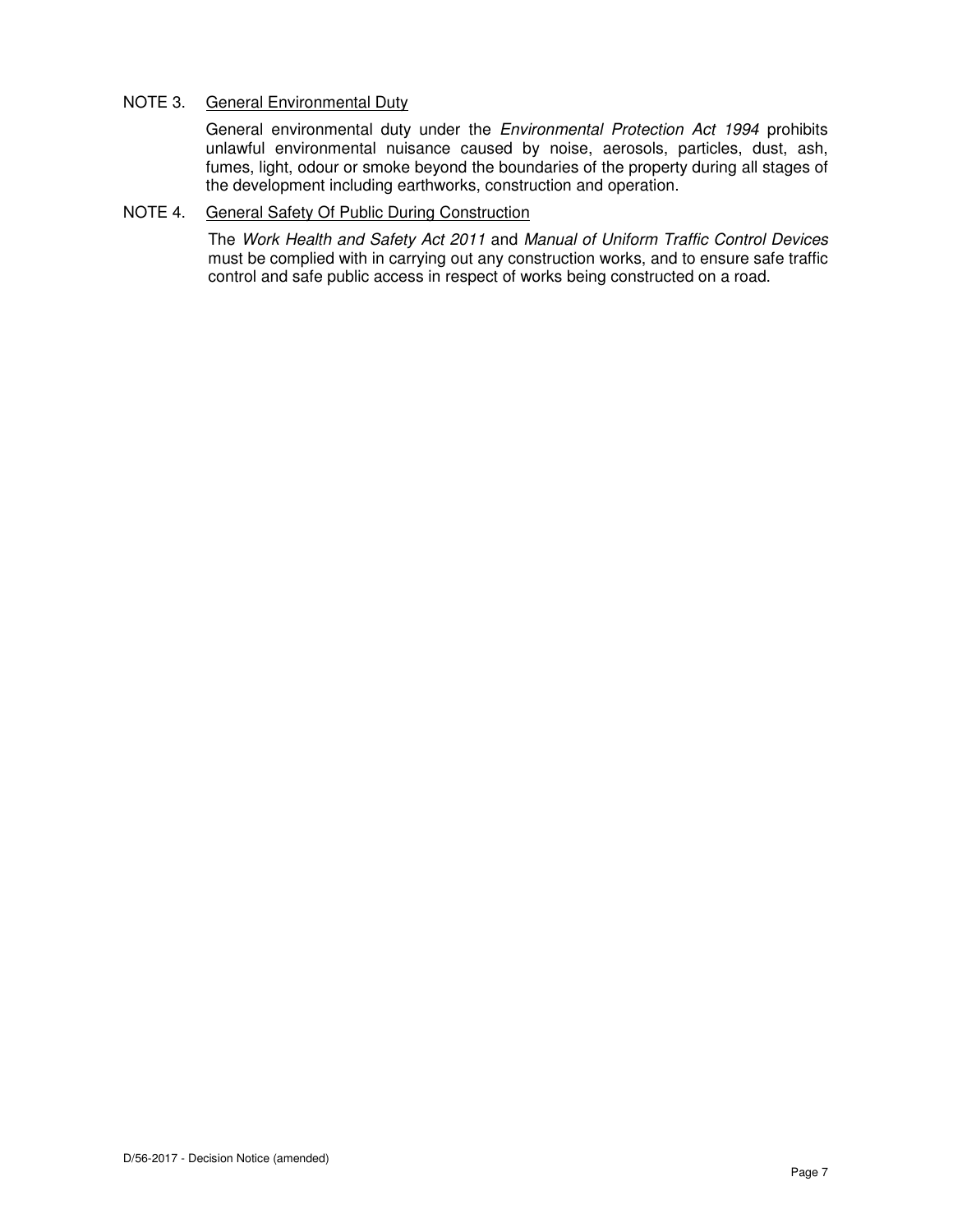

# **Attachment 2 - Appeal Rights**

PLANNING ACT 2016

The following is an extract from the Planning Act 2016 (Chapter 6)

#### **Appeal rights**

#### **229 Appeals to tribunal or P&E Court**

- (1) Schedule 1 states—
	- (a) matters that may be appealed to— (i) either a tribunal or the P&E Court; or (ii) only a tribunal; or (iii) only the P&E Court; and
	- (b) the person—
		- (i) who may appeal a matter (the **appellant**); and (ii) who is a respondent in an appeal of the matter; and (iii) who is a co-respondent in an appeal of the matter; and
		- (iv) who may elect to be a co-respondent in an appeal of the matter.
- (2) An appellant may start an appeal within the appeal period.
- (3) The **appeal period** is—
	- (a) for an appeal by a building advisory agency—10 business days after a decision notice for the decision is given to the agency or
	- (b) for an appeal against a deemed refusal—at any time after the deemed refusal happens; or
	- (c) for an appeal against a decision of the Minister, under chapter 7, part 4, to register premises or to renew the registration of premises—20 business days after a notice is published under section 269(3)(a) or (4); or
	- (d) for an appeal against an infrastructure charges notice— 20 business days after the infrastructure charges notice is given to the person; or
	- (e) for an appeal about a deemed approval of a development application for which a decision notice has not been given—30 business days after the applicant gives the deemed approval notice to the assessment manager; or
	- (f) for any other appeal—20 business days after a notice of the decision for the matter, including an enforcement notice, is given to the person.
	- Note—

See the P&E Court Act for the court's power to extend the appeal period.

- (4) Each respondent and co-respondent for an appeal may be heard in the appeal.
- (5) If an appeal is only about a referral agency's response, the assessment manager may apply to the tribunal or P&E Court to withdraw from the appeal.
- (6) To remove any doubt, it is declared that an appeal against an infrastructure charges notice must not be about—
	- (a) the adopted charge itself; or
	- (b) for a decision about an offset or refund—
		- (i) the establishment cost of trunk infrastructure identified in a LGIP; or
	- (ii) the cost of infrastructure decided using the method included in the local government's charges resolution.

#### **230 Notice of appeal**

- (1) An appellant starts an appeal by lodging, with the registrar of the tribunal or P&E Court, a notice of appeal that— (a) is in the approved form; and
	- (b) succinctly states the grounds of the appeal.
- (2) The notice of appeal must be accompanied by the required fee.
- (3) The appellant or, for an appeal to a tribunal, the registrar must, within the service period, give a copy of the notice of appeal to-
	- (a) the respondent for the appeal; and
	- (b) each co-respondent for the appeal; and
- (c) for an appeal about a development application under schedule 1, table 1, item 1—each principal submitter for the development application; and
- (d) for an appeal about a change application under schedule 1, table 1, item 2—each principal submitter for the change application; and
- (e) each person who may elect to become a co-respondent for the appeal, other than an eligible submitter who is not a principal submitter in an appeal under paragraph (c) or (d); and
- (f) for an appeal to the P&E Court—the chief executive; and
- (g) for an appeal to a tribunal under another Act—any other
- person who the registrar considers appropriate.

#### (4) The **service period** is—

- (a) if a submitter or advice agency started the appeal in the P&E Court-2 business days after the appeal is started; or
- (b) otherwise—10 business days after the appeal is started.
- (5) A notice of appeal given to a person who may elect to be a co-respondent must state the effect of subsection
- (6) A person elects to be a co-respondent by filing a notice of election, in the approved form, within 10 business days after the notice of appeal is given to the person*.*

#### **231 Other appeals**

- (1) Subject to this chapter, schedule 1 and the P&E Court Act, unless the Supreme Court decides a decision or other matter under this Act is affected by jurisdictional error, the decision or matter is non-appealable.
- (2) The Judicial Review Act 1991, part 5 applies to the decision or matter to the extent it is affected by jurisdictional error.
- (3) A person who, but for subsection (1) could have made an application under the Judicial Review Act 1991 in relation to the decision or matter, may apply under part 4 of that Act for a statement of reasons in relation to the decision or matter.
- (4) In this section— **decision** includes—
	- (a) conduct engaged in for the purpose of making a decision; and
	- (b) other conduct that relates to the making of a decision; and
	- (c) the making of a decision or the failure to make a decision; and
	- (d) a purported decision; and
	- (e) a deemed refusal.
- **non-appealable**, for a decision or matter, means the decision or matter—
	- (a) is final and conclusive; and
	- (b) may not be challenged, appealed against, reviewed, quashed, set aside or called into question in any other way under the Judicial Review Act 1991 or otherwise, whether by the Supreme Court, another court, a tribunal or another entity; and
	- (c) is not subject to any declaratory, injunctive or other order of the Supreme Court, another court, a tribunal or another entity on any ground.

#### **232 Rules of the P&E Court**

- (1) A person who is appealing to the P&E Court must comply with the rules of the court that apply to the appeal.
- (2) However, the P&E Court may hear and decide an appeal even if the person has not complied with rules of the P&E Court.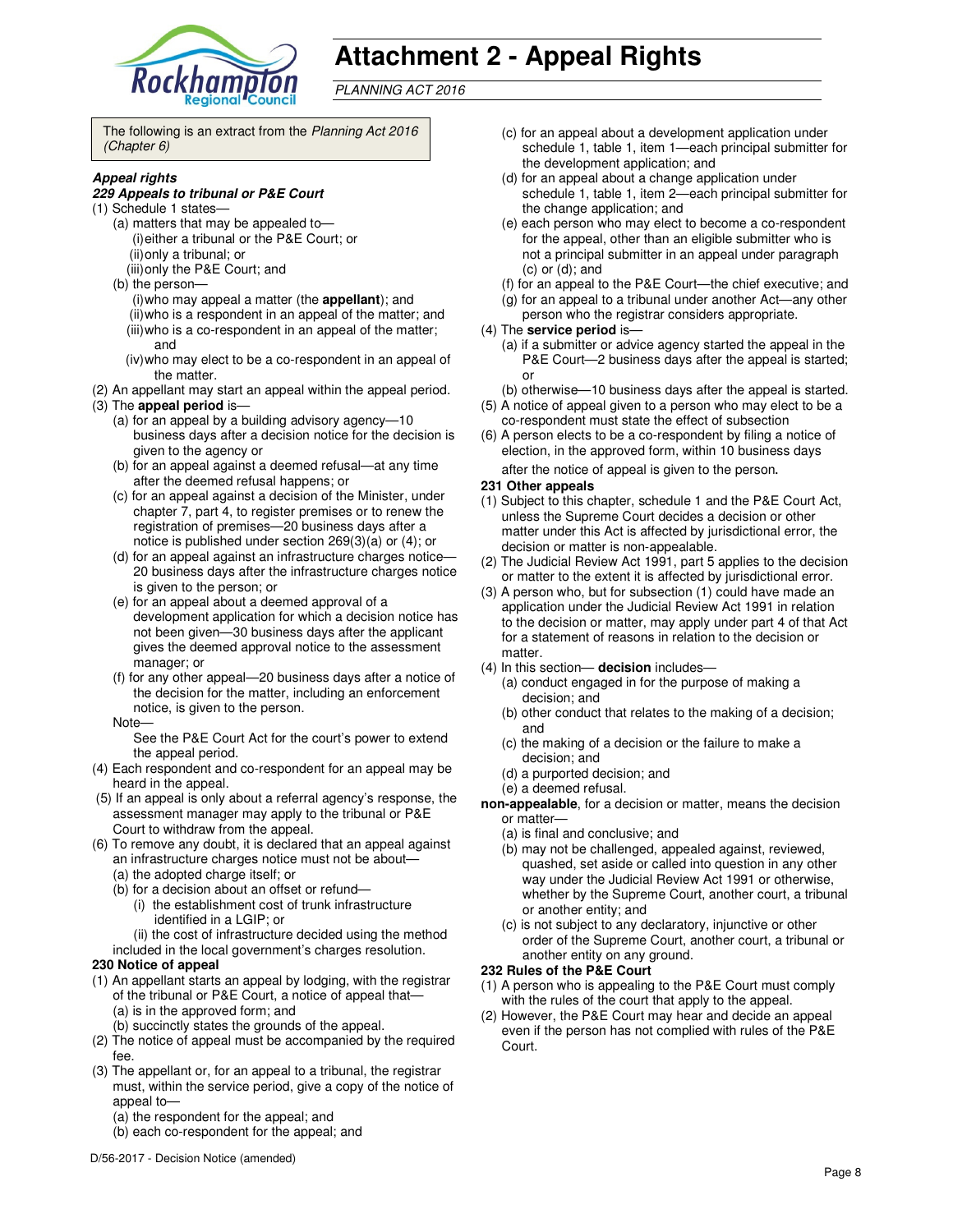

# **Appeal Rights**

PLANNING ACT 2016

# **Schedule 1**

#### **Appeals section 229 1 Appeal rights and parties to appeals**

- (1) Table 1 states the matters that may be appealed to—(a) the P&E court; or (b) a tribunal.
- (2) However, table 1 applies to a tribunal only if the matter involves—
	- (a) the refusal, or deemed refusal of a development application, for—
	- (i) a material change of use for a classified building; or
	- (ii) operational work associated with building work, a retaining wall, or a tennis court; or (b) a provision of a development approval for—
	- (i) a material change of use for a classified building; or
- (ii) operational work associated with building work, a retaining wall, or a tennis court; or
	- (c) if a development permit was applied for—the decision to give a preliminary approval for—
		- (i) a material change of use for a classified building; or
		- (ii) operational work associated with building work, a retaining wall, or a tennis court; or
	- (d) a development condition if—
		- (i) the development approval is only for a material change of use that involves the use of a building classified under the Building Code as a class 2 building; and
		- (ii) the building is, or is proposed to be, not more than 3 storeys; and
		- (iii) the proposed development is for not more than 60 sole-occupancy units; or
	- (e) a decision for, or a deemed refusal of, an extension application for a development approval that is only for a material change of use of a classified building; or
	- (f) a decision for, or a deemed refusal of, a change application for a development approval that is only for a material change of use of a classified building; or
	- (g) a matter under this Act, to the extent the matter relates to—
		- (i) the Building Act, other than a matter under that Act that may or must be decided by the Queensland Building and Construction Commission; or
		- (ii) the Plumbing and Drainage Act, part 4 or 5; or
	- (h) a decision to give an enforcement notice in relation to a matter under paragraphs (a) to (g); or
	- (i) a decision to give an infrastructure charges notice; or
	- (j) the refusal, or deemed refusal, of a conversion application; or
	- (k) a matter that, under another Act, may be appealed to the tribunal; or
	- (l) a matter prescribed by regulation.
- (3) Also, table 1 does not apply to a tribunal if the matter
- involves—
	- (a) for a matter in subsection  $(2)(a)$  to  $(d)$ 
		- (i) a development approval for which the development application required impact assessment; and
		- (ii) a development approval in relation to which the assessment manager received a properly made submission for the development application; or
	- (b) a provision of a development approval about the identification or inclusion, under a variation approval, of a matter for the development.
- (4) Table 2 states the matters that may be appealed only to the P&E Court.
- (5) Table 3 states the matters that may be appealed only to the tribunal.
- (6) In each table—
	- (a) column 1 states the appellant in the appeal; and
	- (b) column 2 states the respondent in the appeal; and
	- (c) column 3 states the co-respondent (if any) in the appeal; and
	- (d) column 4 states the co-respondents by election (if any) in the appeal.
- (7) If the chief executive receives a notice of appeal under section 230(3)(f), the chief executive may elect to be a corespondent in the appeal.

| Table 1<br>Appeals to the P&E Court and, for certain matters, to a tribunal                                      |                                                                                                                                |                                                                                          |                                                                                   |  |  |
|------------------------------------------------------------------------------------------------------------------|--------------------------------------------------------------------------------------------------------------------------------|------------------------------------------------------------------------------------------|-----------------------------------------------------------------------------------|--|--|
| 1. Development applications<br>An appeal may be made against-<br>(c) a provision of the development approval; or | (a) the refusal of all or part of the development application; or<br>(b) the deemed refusal of the development application; or | (d) if a development permit was applied for-the decision to give a preliminary approval. |                                                                                   |  |  |
| Column 1                                                                                                         | Column 2                                                                                                                       | Column 3                                                                                 | Column 4                                                                          |  |  |
| Appellant<br>Co-respondent<br>Co-respondent by election<br>Respondent<br>$($ if any $)$<br>(i f any)             |                                                                                                                                |                                                                                          |                                                                                   |  |  |
| The applicant                                                                                                    | The assessment<br>manager                                                                                                      | If the appeal is about<br>a concurrence<br>agency's referral                             | 1 A concurrence agency that is<br>not a co-respondent<br>2 If a chosen Assessment |  |  |

response—the

manager is the respondent-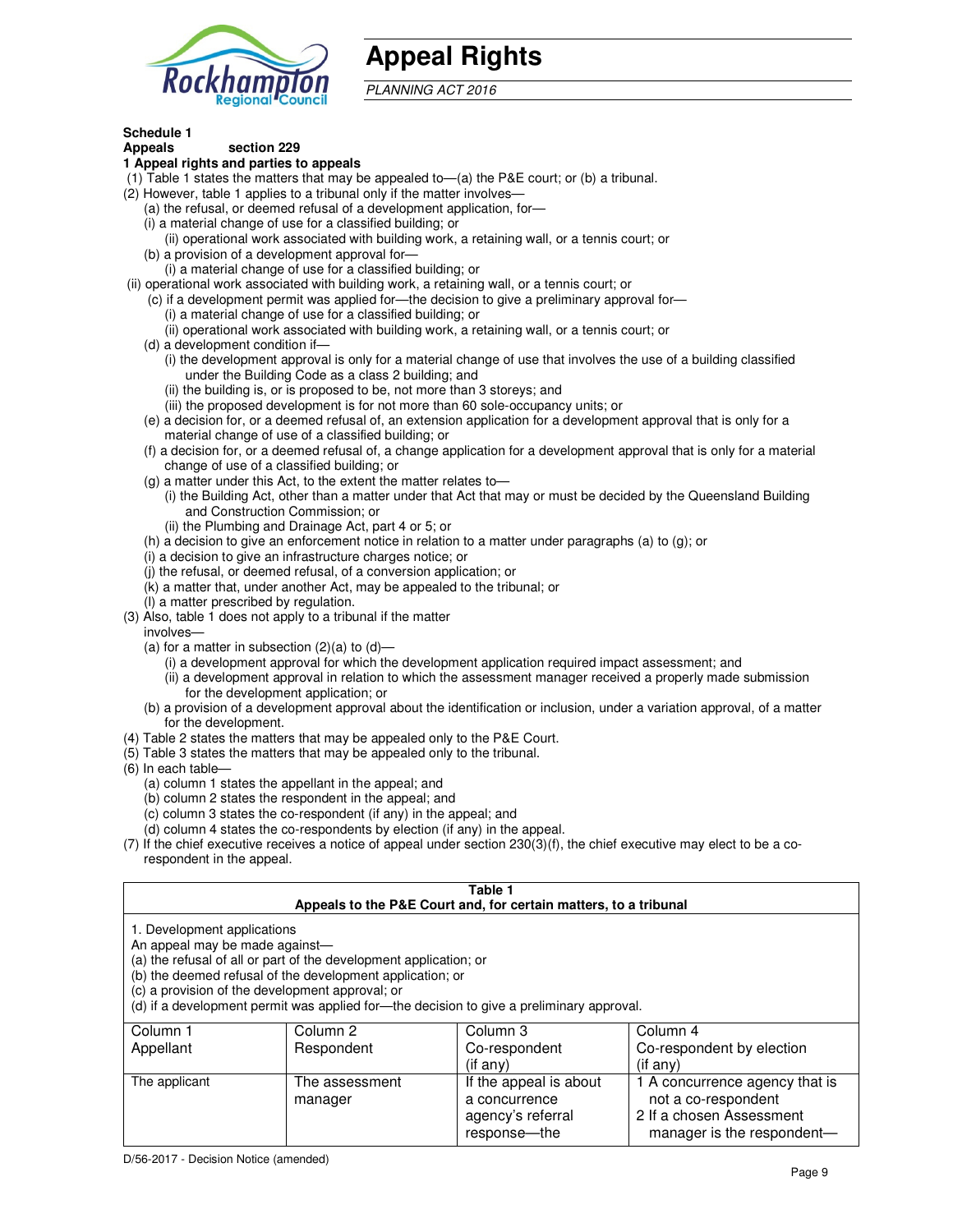|                                                                                                                                                                                                                                                                                                                                                                                                                                                                                                                                                                                                                                                                                                                                                                                                                                                                                                                                                                   |                                                                                                                               | Table 1<br>Appeals to the P&E Court and, for certain matters, to a tribunal |                                                                                                                                                                                                                                                                                                                                                 |  |
|-------------------------------------------------------------------------------------------------------------------------------------------------------------------------------------------------------------------------------------------------------------------------------------------------------------------------------------------------------------------------------------------------------------------------------------------------------------------------------------------------------------------------------------------------------------------------------------------------------------------------------------------------------------------------------------------------------------------------------------------------------------------------------------------------------------------------------------------------------------------------------------------------------------------------------------------------------------------|-------------------------------------------------------------------------------------------------------------------------------|-----------------------------------------------------------------------------|-------------------------------------------------------------------------------------------------------------------------------------------------------------------------------------------------------------------------------------------------------------------------------------------------------------------------------------------------|--|
|                                                                                                                                                                                                                                                                                                                                                                                                                                                                                                                                                                                                                                                                                                                                                                                                                                                                                                                                                                   |                                                                                                                               | concurrence agency                                                          | the prescribed assessment<br>manager<br>3 Any eligible advice agency for<br>the application<br>4 Any eligible submitter for the<br>application                                                                                                                                                                                                  |  |
| 2. Change applications<br>An appeal may be made against-<br>(b) a deemed refusal of a change application.                                                                                                                                                                                                                                                                                                                                                                                                                                                                                                                                                                                                                                                                                                                                                                                                                                                         |                                                                                                                               |                                                                             | (a) a responsible entity's decision for a change application, other than a decision made by the P&E court; or                                                                                                                                                                                                                                   |  |
| Column 1<br>Appellant                                                                                                                                                                                                                                                                                                                                                                                                                                                                                                                                                                                                                                                                                                                                                                                                                                                                                                                                             | Column <sub>2</sub><br>Respondent                                                                                             | Column <sub>3</sub><br>Co-respondent<br>(if any)                            | Column 4<br>Co-respondent by election<br>(if any)                                                                                                                                                                                                                                                                                               |  |
| 1 The applicant<br>2 If the responsible<br>entity is the<br>assessment<br>manager-an<br>affected entity that<br>gave a pre-request<br>notice or response<br>notice                                                                                                                                                                                                                                                                                                                                                                                                                                                                                                                                                                                                                                                                                                                                                                                                | The responsible<br>entity                                                                                                     | If an affected entity<br>starts the appeal-the<br>applicant                 | 1 A concurrence agency for the<br>development application<br>2 If a chosen assessment<br>manager is the respondent-<br>the prescribed assessment<br>manager<br>3 A private certifier for the<br>development application<br>4 Any eligible advice agency for<br>the change application<br>5 Any eligible submitter for the<br>change application |  |
| 3. Extension applications<br>An appeal may be made against-                                                                                                                                                                                                                                                                                                                                                                                                                                                                                                                                                                                                                                                                                                                                                                                                                                                                                                       | (a) the assessment manager's decision about an extension application; or<br>(b) a deemed refusal of an extension application. |                                                                             |                                                                                                                                                                                                                                                                                                                                                 |  |
| Column 1<br>Appellant                                                                                                                                                                                                                                                                                                                                                                                                                                                                                                                                                                                                                                                                                                                                                                                                                                                                                                                                             | Column <sub>2</sub><br>Respondent                                                                                             | Column 3<br>Co-respondent<br>(if any)                                       | Column 4<br>Co-respondent by election<br>(if any)                                                                                                                                                                                                                                                                                               |  |
| 1 The applicant<br>1.<br>For a matter other<br>2<br>than a deemed<br>refusal of an<br>extension<br>application $-$ a<br>concurrence<br>agency, other than<br>the chief executive,<br>for the application                                                                                                                                                                                                                                                                                                                                                                                                                                                                                                                                                                                                                                                                                                                                                          | The assessment<br>manager                                                                                                     | If a concurrence<br>agency starts the<br>appeal - the applicant             | If a chosen assessment<br>manager is the respondent - the<br>prescribed assessment manager                                                                                                                                                                                                                                                      |  |
| 4. Infrastructure charges notices<br>An appeal may be made against an infrastructure charges notice on 1 or more of the following grounds<br>a) The notice involved an error relating to $-$<br>(i) The application of the relevant adopted charge; or<br>Examples of errors in applying an adopted charge -<br>The incorrect application of gross floor area for a non-residential development<br>Applying an incorrect 'use category', under a regulation, to the development<br>The working out of extra demands, for section 120; or<br>(i)<br>An offset or refund; or<br>(ii)<br>b) The was no decision about an offset or refund; or<br>c) If the infrastructure charges notice states a refund will be given - the timing for giving the refund; or<br>d) The amount of the charge is so unreasonable that no reasonable relevant local government could have<br>imposed the amount.<br>Column 1<br>Column <sub>2</sub><br>Column <sub>3</sub><br>Column 4 |                                                                                                                               |                                                                             |                                                                                                                                                                                                                                                                                                                                                 |  |
| Appellant                                                                                                                                                                                                                                                                                                                                                                                                                                                                                                                                                                                                                                                                                                                                                                                                                                                                                                                                                         | Respondent                                                                                                                    | Co-respondent                                                               | Co-respondent by election                                                                                                                                                                                                                                                                                                                       |  |

D/56-2017 - Decision Notice (amended)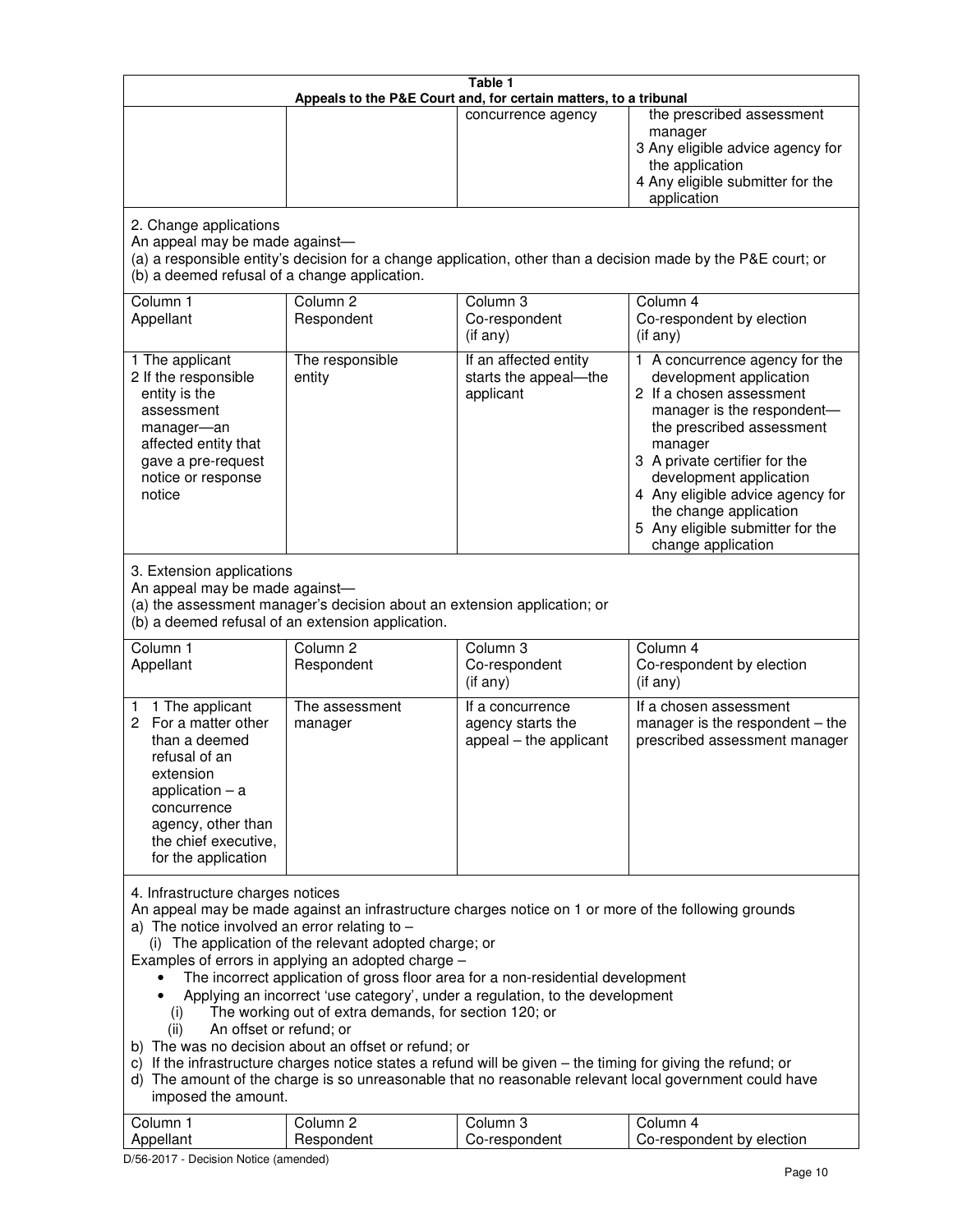| Table 1<br>Appeals to the P&E Court and, for certain matters, to a tribunal                                                                                                                                                                                                                                                                     |                                                                                                                                                       |                                                                                                                         |                                                                                                                                                                            |  |  |
|-------------------------------------------------------------------------------------------------------------------------------------------------------------------------------------------------------------------------------------------------------------------------------------------------------------------------------------------------|-------------------------------------------------------------------------------------------------------------------------------------------------------|-------------------------------------------------------------------------------------------------------------------------|----------------------------------------------------------------------------------------------------------------------------------------------------------------------------|--|--|
|                                                                                                                                                                                                                                                                                                                                                 |                                                                                                                                                       | (if any)                                                                                                                | (if any)                                                                                                                                                                   |  |  |
| The person given the<br>Infrastructure charges<br>notice                                                                                                                                                                                                                                                                                        | The local government<br>that gave the<br>infrastructure charges<br>notice                                                                             |                                                                                                                         |                                                                                                                                                                            |  |  |
| 5. Conversion applications<br>An appeal may be made against-<br>(a) the refusal of a conversion application; or                                                                                                                                                                                                                                 | (b) a deemed refusal of a conversion application.                                                                                                     |                                                                                                                         |                                                                                                                                                                            |  |  |
| Column 1<br>Appellant                                                                                                                                                                                                                                                                                                                           | Column <sub>2</sub><br>Respondent                                                                                                                     | Column 3<br>Co-respondent<br>(if any)                                                                                   | Column 4<br>Co-respondent by election<br>(if any)                                                                                                                          |  |  |
| The applicant                                                                                                                                                                                                                                                                                                                                   | The local government<br>to which the conversion<br>application was made                                                                               |                                                                                                                         |                                                                                                                                                                            |  |  |
| 6. Enforcement notices                                                                                                                                                                                                                                                                                                                          | An appeal may be made against the decision to give an enforcement notice.                                                                             |                                                                                                                         |                                                                                                                                                                            |  |  |
| Column 1<br>Appellant                                                                                                                                                                                                                                                                                                                           | Column <sub>2</sub><br>Respondent                                                                                                                     | Column <sub>3</sub><br>Co-respondent<br>(if any)                                                                        | Column 4<br>Co-respondent by election<br>(if any)                                                                                                                          |  |  |
| The person given the<br>enforcement notice                                                                                                                                                                                                                                                                                                      | The enforcement<br>authority                                                                                                                          |                                                                                                                         | If the enforcement authority is<br>not the local government for<br>the premises in relation to which<br>the offence is alleged to have<br>happened-the local<br>government |  |  |
| Table 2<br>Appeals to the P&E Court only                                                                                                                                                                                                                                                                                                        |                                                                                                                                                       |                                                                                                                         |                                                                                                                                                                            |  |  |
| 1. Appeals from tribunal<br>section 252, on the ground of-<br>(b) jurisdictional error.                                                                                                                                                                                                                                                         | An appeal may be made against a decision of a tribunal, other than a decision under<br>(a) an error or mistake in law on the part of the tribunal; or |                                                                                                                         |                                                                                                                                                                            |  |  |
| Column 1<br>Appellant                                                                                                                                                                                                                                                                                                                           | Column 2<br>Respondent                                                                                                                                | Column 3<br>Co-respondent<br>(if any)                                                                                   | Column 4<br>Co-respondent by election<br>(i f any)                                                                                                                         |  |  |
| A party to the<br>proceedings for the<br>decision                                                                                                                                                                                                                                                                                               | The other party to the<br>proceedings for the<br>decision                                                                                             |                                                                                                                         |                                                                                                                                                                            |  |  |
| 2. Eligible submitter appeals<br>An appeal may be made against the decision to give a development approval, or an approval for a change<br>application, to the extent that the decision relates to-<br>(a) any part of the development application for the development approval that required impact assessment; or<br>(b) a variation request. |                                                                                                                                                       |                                                                                                                         |                                                                                                                                                                            |  |  |
| Column 1<br>Appellant                                                                                                                                                                                                                                                                                                                           | Column <sub>2</sub><br>Respondent                                                                                                                     | Column 3<br>Co-respondent<br>(if any)                                                                                   | Column 4<br>Co-respondent by election<br>(if any)                                                                                                                          |  |  |
| 1 For a development<br>application-an<br>eligible submitter for<br>the development<br>application<br>2 For a change<br>application-an                                                                                                                                                                                                           | 1 For a development<br>application-the<br>assessment<br>manager<br>2 For a change<br>application-the<br>responsible entity                            | 1 The applicant<br>2 If the appeal is about<br>a concurrence<br>agency's referral<br>response-the<br>concurrence agency | Another eligible<br>submitter for the<br>application                                                                                                                       |  |  |

D/56-2017 - Decision Notice (amended)

eligible submitter for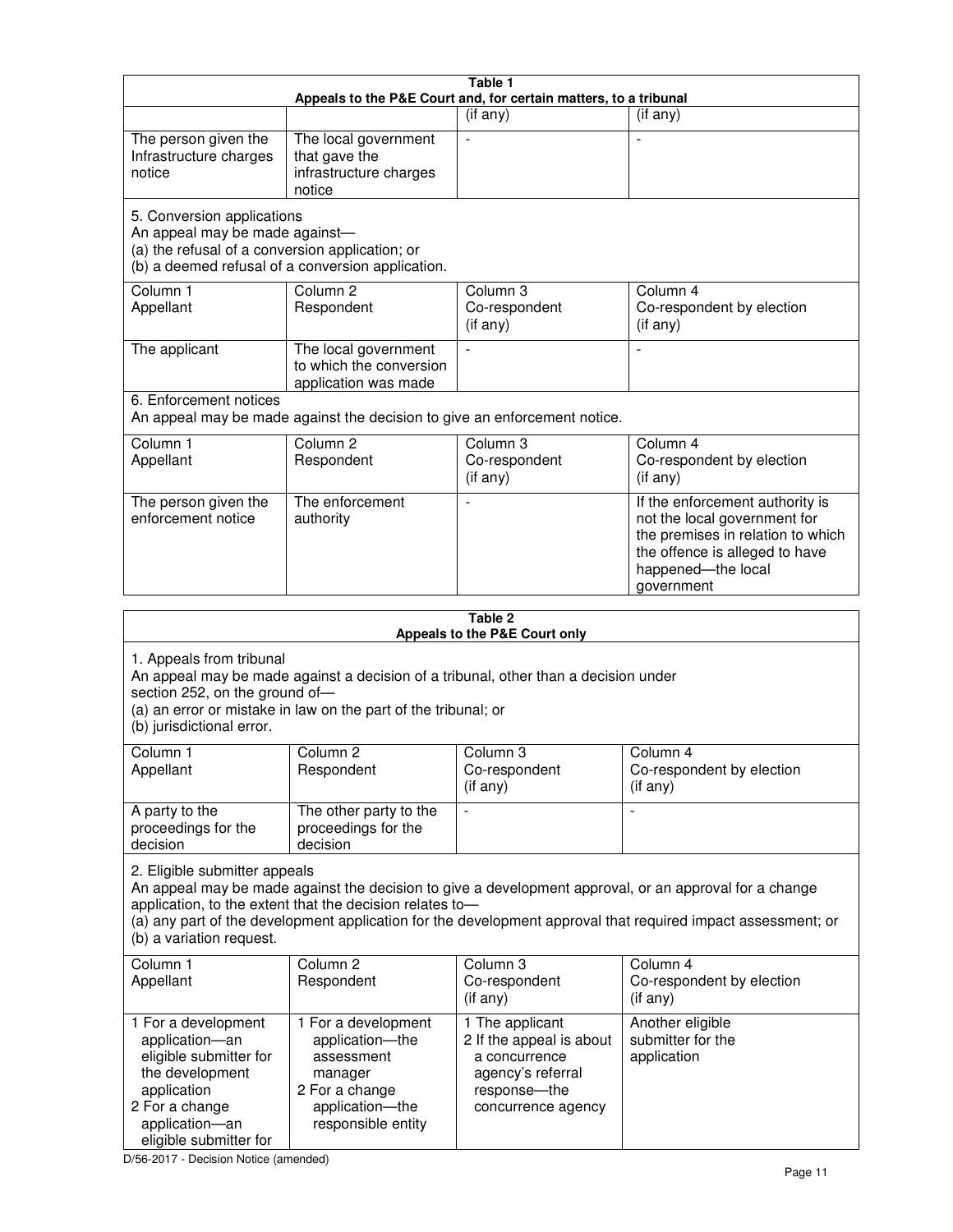| Table 2<br>Appeals to the P&E Court only                                                                                                                                                                                                                                                                                                                                                                           |                                                                                                                                                                                                      |                                                                                                                         |                                                                                        |  |  |
|--------------------------------------------------------------------------------------------------------------------------------------------------------------------------------------------------------------------------------------------------------------------------------------------------------------------------------------------------------------------------------------------------------------------|------------------------------------------------------------------------------------------------------------------------------------------------------------------------------------------------------|-------------------------------------------------------------------------------------------------------------------------|----------------------------------------------------------------------------------------|--|--|
| the change<br>application                                                                                                                                                                                                                                                                                                                                                                                          |                                                                                                                                                                                                      |                                                                                                                         |                                                                                        |  |  |
| 3. Eligible submitter and eligible advice agency appeals<br>An appeal may be made against a provision of a development approval, or failure to<br>include a provision in the development approval, to the extent the matter relates to-<br>(a) any part of the development application or the change application, for the development approval, that<br>required impact assessment; or<br>(b) a variation request. |                                                                                                                                                                                                      |                                                                                                                         |                                                                                        |  |  |
| Column 1<br>Appellant                                                                                                                                                                                                                                                                                                                                                                                              | Column <sub>2</sub><br>Respondent                                                                                                                                                                    | Column 3<br>Co-respondent<br>(if any)                                                                                   | Column 4<br>Co-respondent by election<br>(if any)                                      |  |  |
| 1 For a development<br>application-an<br>eligible submitter for<br>the development<br>application<br>2 For a change<br>application-an<br>eligible submitter for<br>the change<br>application<br>3 An eligible advice<br>agency for the<br>development<br>application or change<br>application                                                                                                                      | 1 For a development<br>application-the<br>assessment<br>manager<br>2 For a change<br>application-the<br>responsible entity                                                                           | 1 The applicant<br>2 If the appeal is about<br>a concurrence<br>agency's referral<br>response-the<br>concurrence agency | Another eligible submitter for the<br>application                                      |  |  |
| 4. Compensation claims<br>An appeal may be made against-                                                                                                                                                                                                                                                                                                                                                           | (a) a decision under section 32 about a compensation claim; or<br>(b) a decision under section 265 about a claim for compensation; or<br>(c) a deemed refusal of a claim under paragraph (a) or (b). |                                                                                                                         |                                                                                        |  |  |
| Column <sub>1</sub><br>Appellant                                                                                                                                                                                                                                                                                                                                                                                   | Column <sub>2</sub><br>Respondent                                                                                                                                                                    | Column 3<br>Co-respondent<br>(if any)                                                                                   | Column 4<br>Co-respondent by election<br>(if any)                                      |  |  |
| A person dissatisfied<br>with the decision                                                                                                                                                                                                                                                                                                                                                                         | The local<br>government to which<br>the claim was made                                                                                                                                               | ÷,                                                                                                                      | $\overline{a}$                                                                         |  |  |
| 5. Registered premises                                                                                                                                                                                                                                                                                                                                                                                             |                                                                                                                                                                                                      | An appeal may be made against a decision of the Minister under chapter 7, part 4.                                       |                                                                                        |  |  |
| Column 1<br>Appellant                                                                                                                                                                                                                                                                                                                                                                                              | Column <sub>2</sub><br>Respondent                                                                                                                                                                    | Column <sub>3</sub><br>Co-respondent<br>(if any)                                                                        | Column 4<br>Co-respondent by election<br>(if any)                                      |  |  |
| 1 A person given a<br>decision notice about<br>the decision<br>2 If the decision is to<br>register premises or<br>renew the<br>registration of<br>premises-an owner<br>or occupier of<br>premises in the<br>affected area for the<br>registered premises<br>who is dissatisfied<br>with the decision                                                                                                               | <b>The Minister</b>                                                                                                                                                                                  |                                                                                                                         | If an owner or occupier starts the<br>appeal - the owner of the<br>registered premises |  |  |